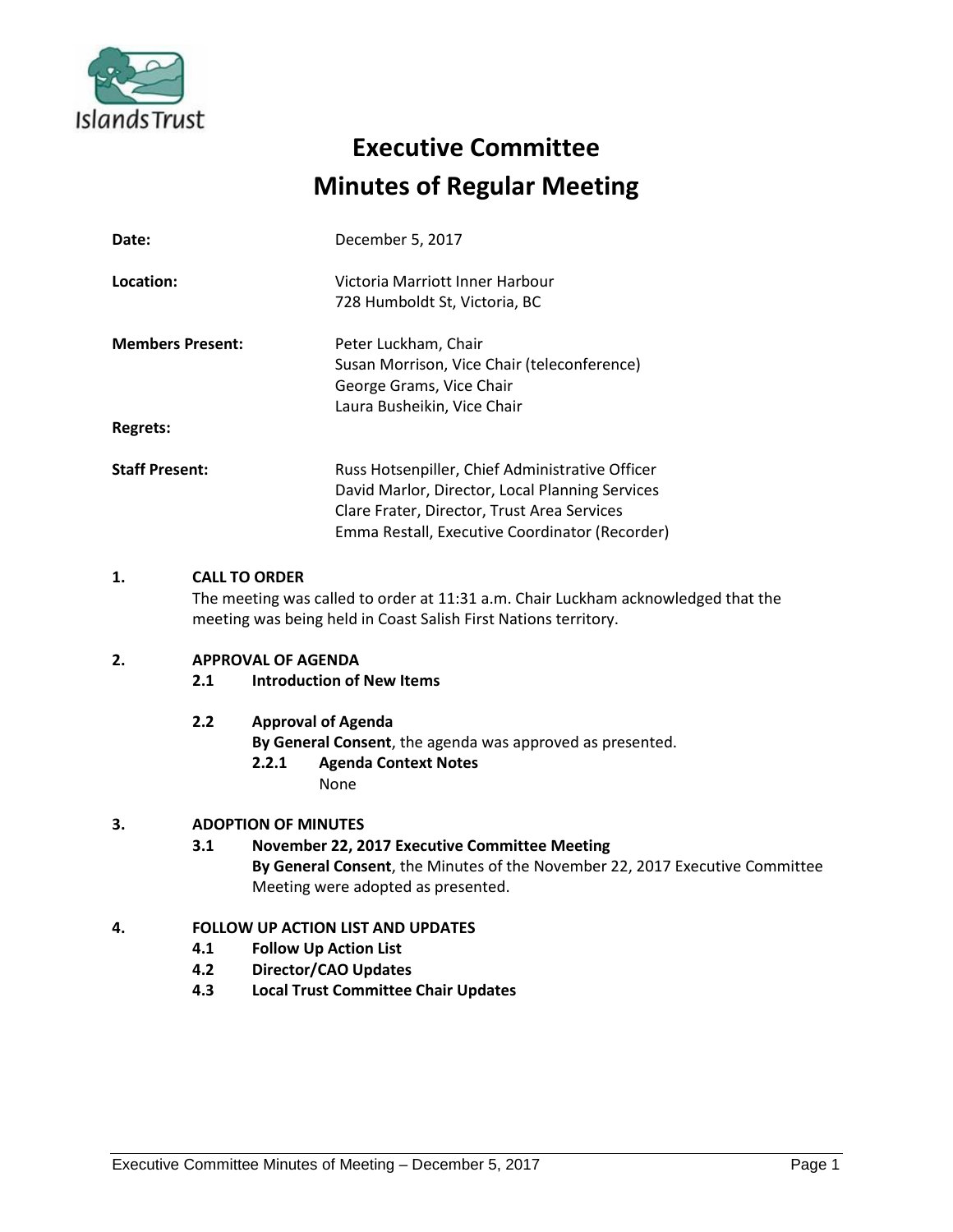# **5. BYLAWS FOR APPROVAL CONSIDERATION**

# **5.1 Saturna Island Local Trust Committee EC-2017-155**

#### **It was MOVED and SECONDED,**

that the Islands Trust Executive Committee approve Saturna Island Local Trust Committee Bylaw No. 117, cited as "Saturna Island Official Community Plan Bylaw No. 70, 2000, Amendment No. 1, 2017", in accordance with Section 27 of the *Islands Trust Act*.

#### **CARRIED**

#### **EC-2017-156**

#### **It was MOVED and SECONDED,**

that the Islands Trust Executive Committee approve Saturna Island Local Trust Committee Bylaw No. 118, cited as "Saturna Island Land Use Bylaw No. 78, 2002, Amendment No. 1, 2017", in accordance with Section 27 of the *Islands Trust Act*.

**CARRIED**

# **5.2 SS-BL-474-475- EC Committee – Request for Decision EC-2017-157**

#### **It was MOVED and SECONDED,**

that the Islands Trust Executive Committee approve Salt Spring Island Local Trust Committee Bylaw No. 474, cited as "Salt Spring Island Official Community Plan Bylaw, 2008, Amendment No. 2, 2013," in accordance with Section 27 of the *Islands Trust Act*.

#### **CARRIED**

#### **EC-2017-158**

# **It was MOVED and SECONDED,**

that the Islands Trust Executive Committee approve Salt Spring Island Local Trust Committee Bylaw No. 475, cited as "Salt Spring Island Land Use Bylaw, 1999, Amendment No. 6, 2013", in accordance with Section 27 of the *Islands Trust Act*.

**CARRIED**

# **5.3 SS-BL-506 - Request for Decision**

# **EC-2017-159**

#### **It was MOVED and SECONDED,**

that the Islands Trust Executive Committee approve Salt Spring Island Local Trust Committee Bylaw No. 506, cited as "Salt Spring Island Housing Agreement Bylaw No. 506, 2017," in accordance with Section 27 of the *Islands Trust Act*.

**CARRIED**

# **6. TRUST COUNCIL MEETING PREPARATION**

- **6.1 Trust Area Services**
- **6.2 Local Planning Services**
- **6.3 Administrative Services**
- **6.4 Executive**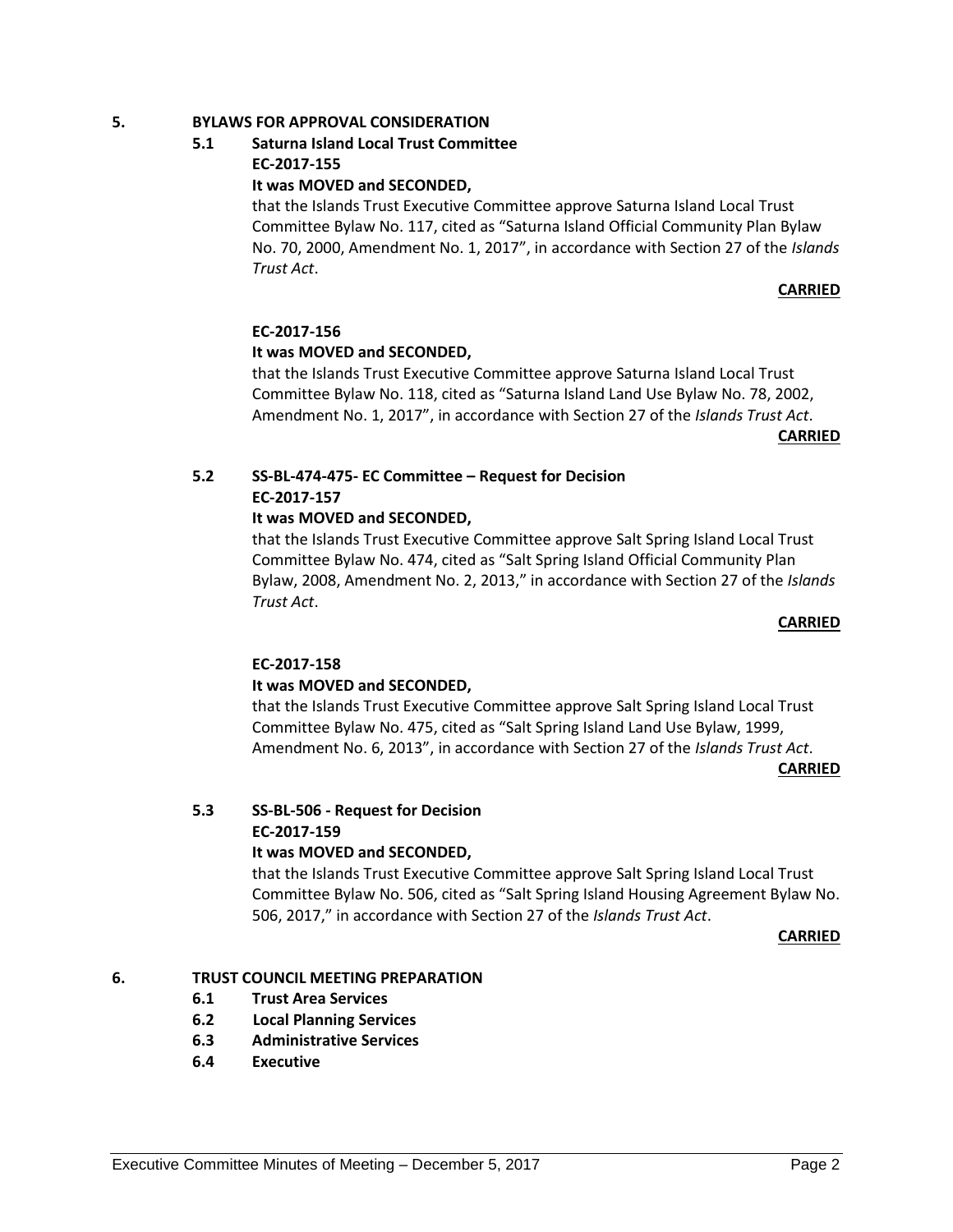# **7. EXECUTIVE COMMITTEE PROJECTS**

- **7.1 Trust Council Initiated**
- **7.2 Executive Committee Initiated**

# **8. NEW BUSINESS**

- **8.1 Trust Area Services**
	- **8.1.1 LTC Chairs Report on Local Advocacy Topics** None

# **8.2 Local Planning Services**

**8.2.1 Advocacy Options for the Protection of Crown Islets in the Ballenas Winchelsea Local Trust Area – Briefing EC-2017-160 It was MOVED and SECONDED,**

> that the Executive Committee request Trust Area Services to report on the merits and options for advocacy on behalf of First Nations with regard to issues surrounding Order in Council 467 and 406 and the apparent limitations on First Nations right and title.

> > **CARRIED**

- **8.3 Administrative Services**
- **8.4 Executive/Trust Council**
- **9. CLOSED MEETING**

Not Applicable

**10. RISE AND REPORT DECISIONS FROM CLOSED MEETING** Not Applicable

#### **11. CORRESPONDENCE (for information unless raised for action)**

#### **11.1 Coastal Douglas Fir projects summary email EC-2017-161**

# **It was MOVED and SECONDED,**

that the correspondence from CDFP dated Nov 29 be forwarded to trustees for information.

#### **CARRIED**

# **11.2 Environment Standards Branch re Agricultural Waste Control Regulation EC-2017-162**

#### **It was MOVED and SECONDED,**

that the Executive Committee request staff to draft a response from the Chair to the Environment Standards Branch letter regarding Agricultural Waste Control Regulation.

**CARRIED**